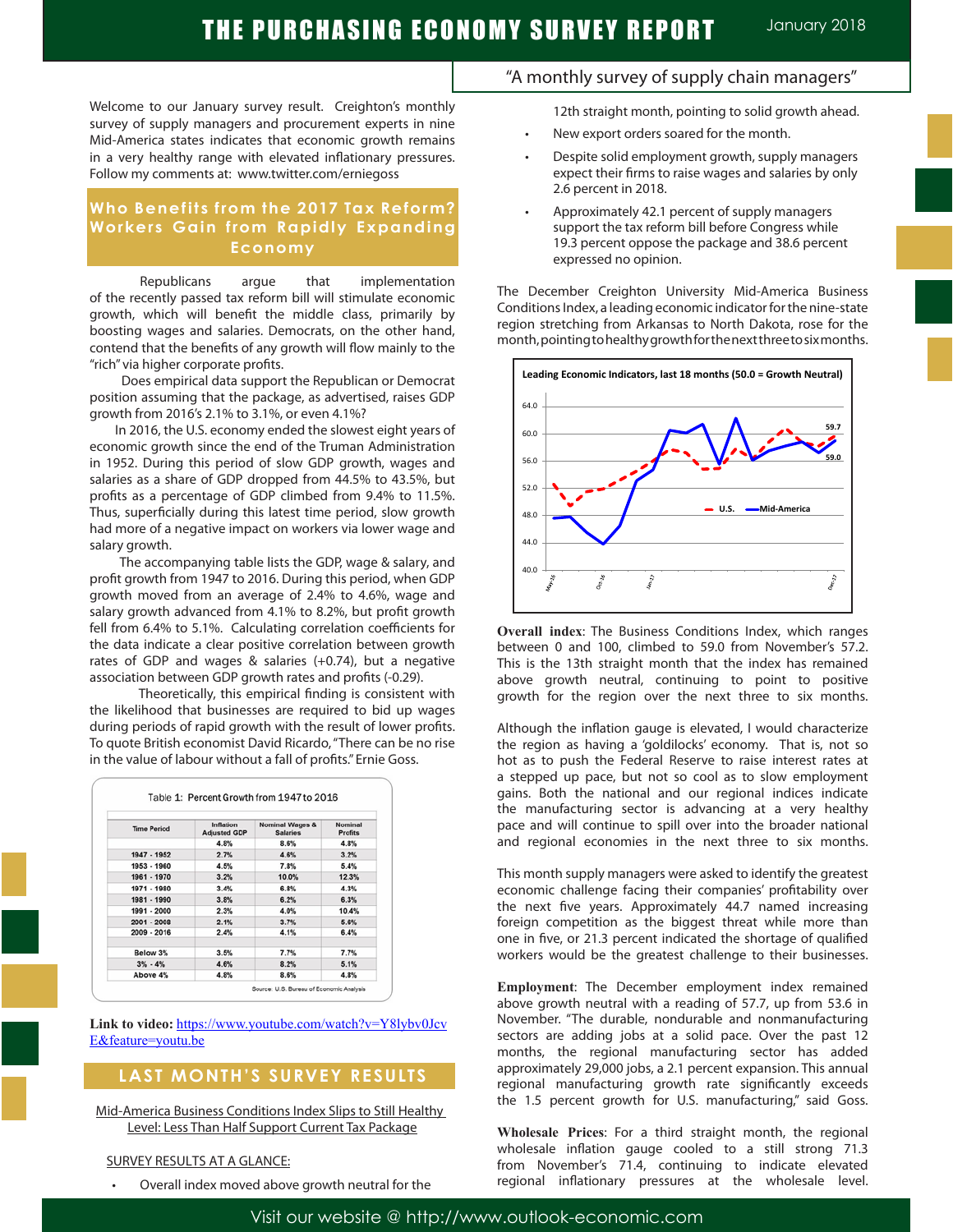Even though both our regional wholesale inflation index and the U.S. inflation gauge are elevated, I expect the Federal Reserve to forgo a short-term interest rate hike at the next meeting of their rate setting committee on Feb. 1. However, I do expect a .25 percent rate increase at the March 15 meetings.

**Confidence**: Looking ahead six months, economic optimism, as captured by the December business confidence index, expanded to a very strong 73.2 from 71.9 in November. Healthy profit growth, still low interest rates, and the recently passed tax reform package pushed business confidence to its highest level since January 2011.

**Inventories**: The December inventory index indicates that businesses expanded supplies of raw materials and supplies, but at a slower pace than in November. The regional inventory index for December slipped to 54.0 from November's 56.1.

**Trade:** The regional index for new export orders declined to a still strong 63.9 from November's 65.8, and the import index fell to a solid 53.9 from 59.8 in November. Expanding regional growth supported purchases of inputs from abroad, while growth among important trading partners underpinned the new export orders at a healthy level.

Only 21.8 percent of supply managers expect an abolition of the North American Free Trade Agreement (NAFTA) to negatively affect their company. Given that states within the region exported \$35.4 billion of goods to Canada and Mexico in 2016, supporting approximately 210,000 jobs, it is surprising to measure little concern regarding the abolition of NAFTA.

**Other components**: Components of the December Business Conditions Index were new orders at 68.0, up from 67.6 in November; the production or sales index decreased to 61.6 from November's 64.8; and delivery speed of raw materials and supplies jumped to 53.7 from last month's 42.6.

The Creighton Economic Forecasting Group has conducted the monthly survey of supply managers in nine states since 1994 to produce leading economic indicators of the Mid-America economy. States included in the survey are Arkansas, Iowa, Kansas, Minnesota, Missouri, Nebraska, North Dakota, Oklahoma and South Dakota.

The forecasting group's overall index, referred to as the Business Conditions Index, ranges between 0 and 100. An index greater than 50 indicates an expansionary economy over the course of the next three to six months. The Business Conditions Index is a mathematical average of indices for new orders, production or sales, employment, inventories and delivery lead time. This is the same methodology, used since 1931, by the Institute for Supply Management, formerly the National Association of Purchasing Management.

## **MID-AMERICA STATES**

## ARKANSAS

The December overall, or Business Conditions Index, for Arkansas advanced to 56.8 from November's 51.9. Components of the index from the monthly survey of supply managers were new orders at 70.1, production or sales at 56.3, delivery lead time at 56.7, inventories at 48.6, and employment at 52.3. In 2016, businesses and farms in the state exported \$1.8 billion of goods to Canada and Mexico, supporting more than 11,000 jobs in the state. In the nine-state region, Arkansas is number eight in terms of dependence on NAFTA sales at "A monthly survey of supply chain managers"

1.5 percent of GDP. Only Oklahoma is less dependent on NAFTA. 2018 NAFTA abolition damage to state economy: Low.

### IOWA

The December Business Conditions Index for Iowa declined to a still solid 54.3 from 55.2 in November. Components of the overall index from the monthly survey of supply managers were new orders at 63.4, production or sales at 56.9, delivery lead time at 49.0, employment at 53.0, and inventories at 49.3. In 2016, businesses and farms in Iowa exported \$5.6 billion in goods to Canada and Mexico, supporting more than 33,000 jobs in the state. In the nine-state region, Iowa is second only to North Dakota in terms of dependence on NAFTA sales, at 3 percent of GDP. 2018 NAFTA abolition damage to state economy: Intense.

## KANSAS

The Kansas Business Conditions Index for December climbed to 62.0, a regional high, and up from November's 58.0. Components of the leading economic indicator from the monthly survey of supply managers were new orders at 72.4, production or sales at 63.9, delivery lead time at 57.0, employment at 60.5, and inventories at 56.3. In 2016, businesses and farms in the state exported \$3.6 billion in goods to Canada and Mexico, supporting almost 22,000 jobs in the state. In the nine-state region, Kansas is the fourth most dependent on NAFTA sales at approximately 2.4 percent of GDP. 2018 NAFTA abolition damage to state economy: Intense.

### **MINNESOTA**

The December Business Conditions Index for Minnesota slipped to a healthy 56.8 from November's 57.8. Components of the overall December index from the monthly survey of supply managers were new orders at 69.5, production or sales at 63.4, delivery lead time at 49.0, inventories at 49.3, and employment at 53.0. In 2016, businesses and farms in the state exported \$6.4 billion in goods to Canada and Mexico, supporting more than 38,000 jobs. In the nine-state region, Minnesota is the sixth most dependent on NAFTA sales, registering approximately 1.9 percent of GDP. 2018 NAFTA abolition damage to state economy: Moderate to High.

#### **MISSOURI**

The December Business Conditions Index for Missouri fell to 55.3 from 59.2 in November. Components of the overall index from the survey of supply managers were new orders at 60.5, production or sales at 54.6, delivery lead time at 46.4, inventories at 55.6, and employment at 59.2. In 2016, businesses and farms in the state exported \$7.8 billion in goods to Canada and Mexico, supporting more than 46,000 jobs in the state. In the ninestate region, Missouri is the third most dependent on NAFTA sales, accounting for approximately 2.6 percent of GDP. 2018 NAFTA abolition damage to state economy: Moderate to High.

#### NEBRASKA

The December Business Conditions Index for Nebraska rose to 57.6 from 54.8 in November. Components of the index from the monthly survey of supply managers were new orders at 67.2, production or sales at 59.9, delivery lead time at 52.4, inventories at 52.2, and employment at 56.2. In 2016, businesses and farms in the state exported \$3.5 billion in goods to Canada and Mexico, supporting almost 16,000 jobs in the state. In the nine-state region, Nebraska is the fifth most dependent on NAFTA sales, registering approximately 2.3 percent of GDP. NAFTA 2018 abolition damage to state economy: Intense.

## NORTH DAKOTA

North Dakota's Business Conditions Index climbed into a range pointing to solid growth in the next three to six months. The overall index for December jumped to 55.1 from 52.3 in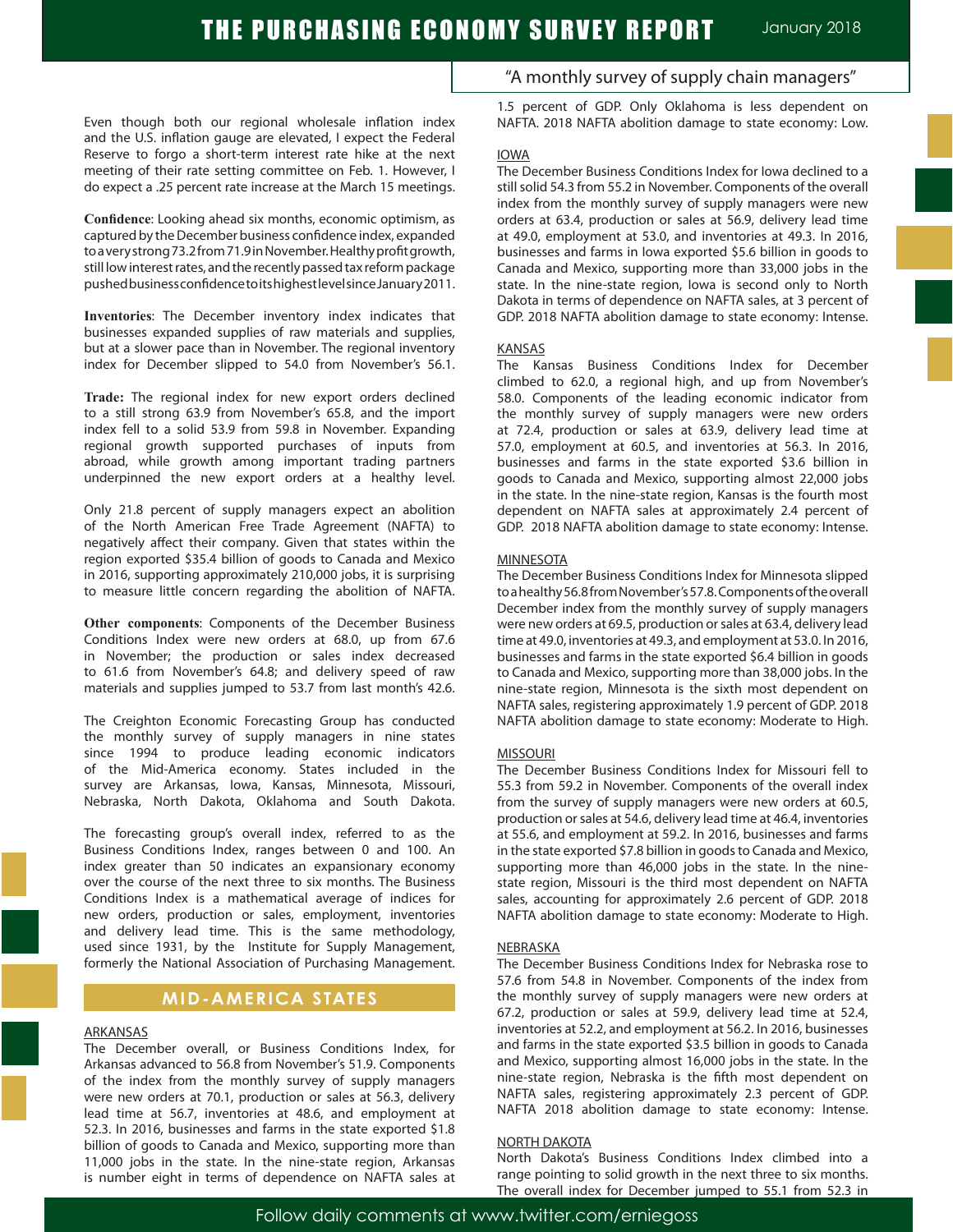ľ

November. Components of the overall index were new orders at 53.1, production or sales at 62.3, delivery lead time at 44.5, employment at 58.8, and inventories at 56.6. In 2016, businesses and farms in the state exported \$4.6 billion in goods to Canada and Mexico, supporting almost 28,000 jobs in the state. In the nine-state region, North Dakota is the number one state in terms of dependence on NAFTA sales, registering approximately 8.7 percent of GDP. 2018 NAFTA abolition damage to state economy: Intense.

## OKLAHOMA

Oklahoma's Business Conditions Index has remained above the 50.0 threshold for the last five months. The overall index from a monthly survey of supply managers slipped to a very healthy 59.3 from November's 60.8. Components of the overall December index were new orders at 69.3, production or sales at 61.4, delivery lead time at 54.2, inventories at 53.8, and employment at 57.9. In 2016, businesses and farms in the state exported \$1.9 billion in goods to Canada and Mexico, supporting almost 12,000 jobs in the state. In the nine-state region, Oklahoma is the least dependent on NAFTA sales, registering approximately 1.1 percent of GDP. 2018 NAFTA abolition damage to state economy: Low.

## SOUTH DAKOTA

The Business Conditions Index for South Dakota rose to 58.2 from 55.4 in November. Components of the overall index from the December survey of supply managers in the state were new orders at 65.2, production or sales at 58.3, delivery lead time at 55.8, inventories at 57.2, and employment at 54.5. In 2016, businesses and farms in the state exported \$763 thousand in goods to Canada and Mexico, supporting almost 5,000 jobs in the state. In the nine-state region, South Dakota is number eight in terms of NAFTA sales, registering approximately 1.6 percent of GDP. 2018 NAFTA abolition damage to state economy: Low to Moderate.



## **THE BULLISH NEWS**

- The U.S. non-farm payroll expanded by 148,000 in December and the unemployment rate remained at 4.1%, a 16-year low.
- From December 2016 to December 2017, average hourly wages grew by 2.5% to \$26.63 per hour. Not great, but trending a bit higher.
- Passage of a tax reform bill, low interest rates and an expanding global economy pushed the Dow Jones Industrial average over 25000 for the first time ever.



# **THE BEARISH NEWS**

- Driven by a rapidly improving global economy, crude oil prices surged to a 3-year high in January.
- Business loan growth fell to its lowest level since the 2008-09 financial crisis.
- NAFTA negotiations are currently on hold. A new agreement needs to be approved and soon. While Canada and Mexico may benefit more from NAFTA, the U.S. has also been a big winner. Trade is not a zero-sum endeavor.

# "A monthly survey of supply chain managers"

# **WHAT TO WATCH**

- Inflation, Inflation, Inflation: The Bureau of Labor Statistics will release the inflation gauge for January on February 14. An annualized increase above 2.5% will be bullish for stock prices and bearish for bond prices (rising yields, falling prices).
- • **GDP Growth:** On January 26, the U.S. Bureau of Economic Analysis releases Gross Domestic Product growth for Q4 of 2017. For the first time since 2004-05, the nation's economy likely expanded by more than 3.0%. Good for stocks, bearish for bonds.
- **Home Price:** On the last Tuesday of the month, January 30, S&P Corelogic will release its Case-Shiller home price index for November. Home prices have been rising by over 5.0% (annualized) since November 2015. Air will continue to inflate this bubble.

# **Goss Eggs (Recent Dumb Economic Moves)**

Travel to Mars in Elon Musk's spaceship. I think not!! Tesla investors boosted Tesla's share price by 47.0% in 2017 despite the firm losing money every year since incorporation in 2003. Tesla's market value of \$53 billion exceeds rival Ford Motor Company disregarding the fact that last year Ford earned \$1.10 per share and Tesla lost \$8.66. Tesla investors apparently see in CEO Musk a Henry Ford, or Alan Shepard. In reality, he is more of 21st Century Harold Hill.

Survey results for December will be released on the first business day of next month, February 1.

Follow Goss on twitter at http://twitter.com/erniegoss For historical data and forecasts visit our website at: http://www2.creighton.edu/business/economicoutlook/